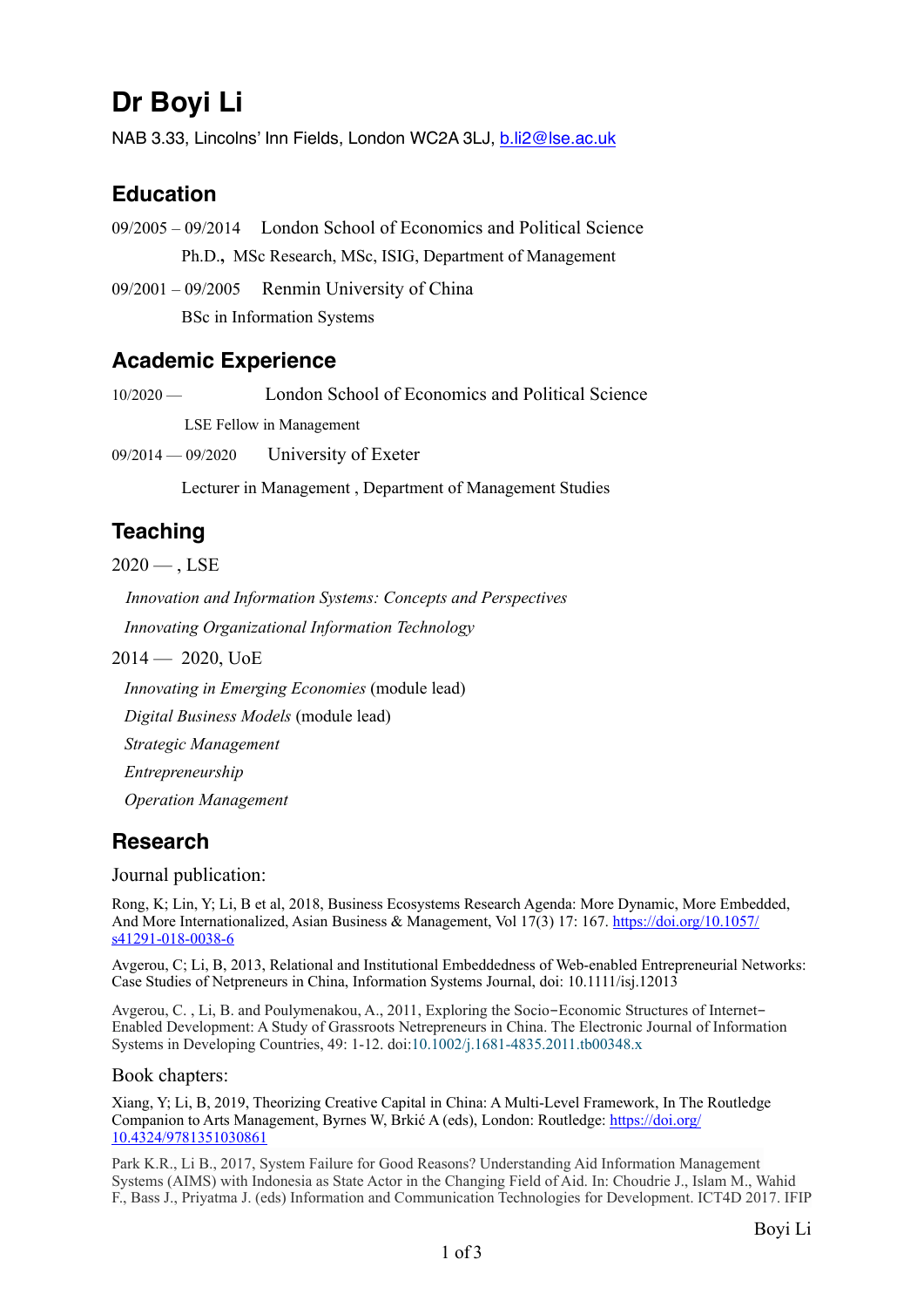Advances in Information and Communication Technology, vol 504. Springer, Cham; [https://doi.org/](https://doi.org/10.1007/978-3-319-59111-7_27) [10.1007/978-3-319-59111-7\\_27](https://doi.org/10.1007/978-3-319-59111-7_27)

Conference publication (refereed):

Li, B; Rong, K, 2018, Theorizing Ecosystem Leadership: The Paradox of Social Embeddedness, European Academy of Management (ERUAM) 2018, SIG Strategic Management, Reykjavík

Li, B; Park, K, 2017, Open Data as Government Actions: Policy and Politics, The 18th Annual International Conference on Digital Government Research: Innovation and Transformation in Government, (Digital Government Society annual conference, track chair on Open Government Data Policies & Politics), City University of New York.

Li, B; Rong, K et al 2017, Business Ecosystems in Asian Context: The Challenges of Social Embeddedness, European Academy of Management (EURAM), 2017 Glasgow, SIG Strategic Management (ST13-02).

Park, K; Li, B, 2017, System Failure of Good Reasons? Understanding Aid Information Management Systems (AIMS) with Agency of Indonesian State in a Changing Field of Global Aid, The 14th International Conference on Social Implications of Computers in Developing Countries (IFIP 9.4), Yogyakarta, Indonesia, 2017

Li, B; Avgerou, C, 2011, The Social Embeddedness of Industrial Networks in the Age of Internet: A Tale of Two Regions in China. Global Development Workshop (SIG GlobDev), Pre ICIS Track, International Conference on Information Systems 2011, December, Shanghai

Avgerou, C; Li, B; Poulemenakou, A, 2011, Exploring the Socio-economic Structures of Internet-enabled Development: a Study of Grass-roots Netpreneurs in China, Proceedings for International Federation for Information Processing (IFIP) WG 9.4: Partners for Development – ICT Actors and Actions, May 2011, Kathmandu, Nepal.

Li, B, 2007, Innovation in ICT Clusters: Interpretive Framework and Case Analysis in China, Proceeding for International Federation for Information Processing (IFIP) WG9.4: Social Implication of Computers in Developing Countries, May 2007, São Paulo, Brazil.

### **Awards**

*Faculty Excellence Award*, UoE Business School, June 2015

*Outstanding Reviewer Award***,** Strategic Management SIG, EURAM 2016, Paris

*Research-Inspired Teaching*, Business School Awards, UoE, 2017

*Distinguished Guest Speaker*, School of Social Sciences, Tsinghua University, 2018

*Nominations:* 

*Best Lecturer Nominee*, Student Guilds Teaching Awards, UoE, 2017

*Best Postgraduate Taught Supervisor Nominee*, Student Guilds Teaching Awards, UoE, 2017

# **External Engagement**

### **Visiting positions**

2017/18, Exeter-Tsinghua Fellow, School of Social Sciences**,** Tsinghua

2017, Visiting Academic and Research Partner, Institute of Cultural Industries, Peking University

#### **Public lectures, events and seminars**

December, 2019, panelist and discussant, *Belt and Road and Tension Reduction Between Countries and Cultures*, *6th Global China Dialogue*, British Academy, UK

February, 2019, invited lecture, *Making the Space of Creativity in China: The Lens of Creative Capital*, Institute of Cultural Industries, School of Art, Peking University, Beijing

March, 2018, invited research presentation, *Theorizing Ecosystem Leadership: The Paradox of Social Embeddedness*, research seminar series, the Institute of Manufacturing (IfM), University of Cambridge